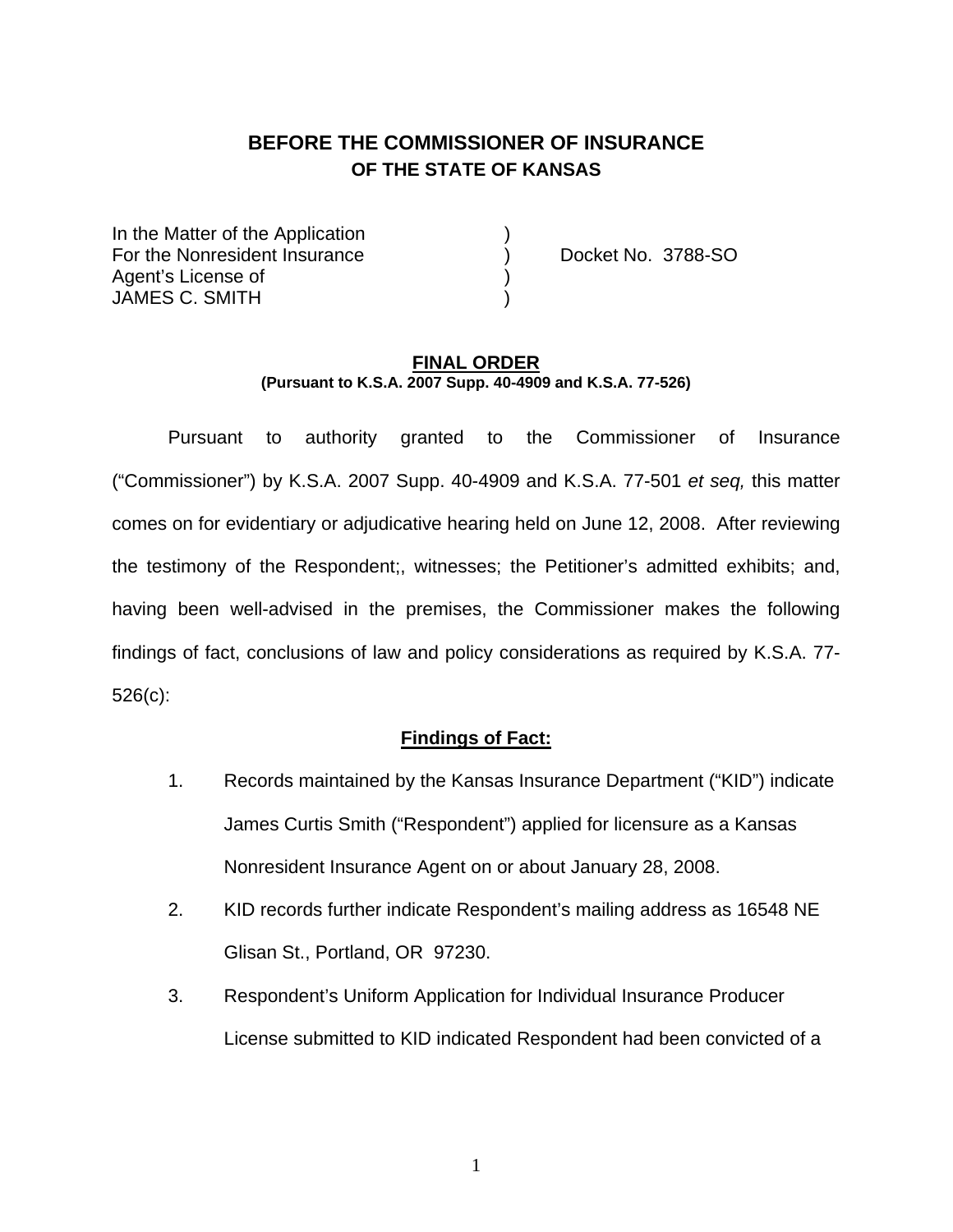crime, had a judgment withheld or deferred or was currently charged with committing a crime.

- 4. Respondent submitted to KID a copy of a judgment of conviction and sentence from Circuit Court of the State of Oregon for the County of Multnomah case number 95-10-37671. This document showed that the Respondent was convicted of the following offenses:
	- a. That the Respondent plead no contest to one count of Attempted Murder with a Firearm on February 9, 1996.
	- b. That the Respondent plead guilty to Unlawful Use of a Weapon, Possession of a Firearm in a Public Building and Attempted Assault in the First Degree with a Firearm on February 9, 1996.
	- c. Respondent was sentenced to ninety (90) months of imprisonment for Attempted Murder, 16 months imprisonment for Unlawful Use of a Weapon, 16 months imprisonment for Possession of a Firearm in a Public Building and 33 months imprisonment for Attempted Assault.
- 5. Hearing Officer finds that Respondent has by all accounts been a model citizen since his release from incarceration. That he has a family and is trying to do what is best for them.
- 6. Hearing Officer finds "that in denying Respondent a nonresident insurance agent's license, the Kansas Insurance Department ("Department") has done nothing to indicate anything unusual in their deliberations, nothing to indicate that they failed to make an effort to

2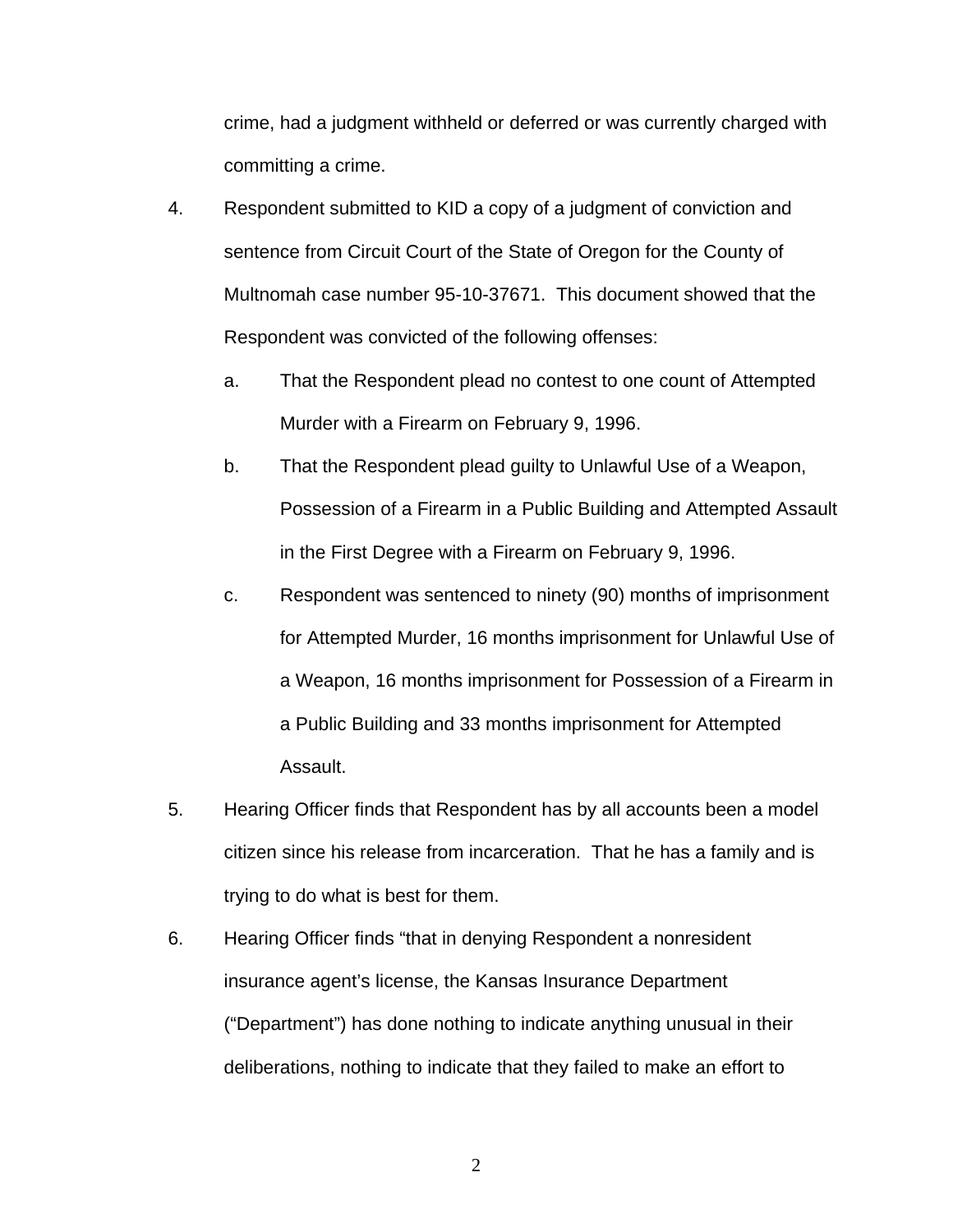determine what your specific case was and your circumstances, nor did they deny you at any point in time due process for your appeal."

7. That the Hearing Officer finds "no proof of anything significant in terms of mitigation to the Department's original decision that you should not be given a license."

## **Applicable Law**

- 8. K.S.A. 40-4909 states, in pertinent part:
	- (a) The commissioner may deny, suspend, revoke, or refuse renewal of any license issued under this act if the commissioner finds that the applicant or license holder has:
		- (6) been convicted of a misdemeanor or felony.
	- (b) In addition, the commissioner may suspend, revoke or refuse renewal of any license issued under this act if the commissioner finds that the interests of the insurer or the insurable interests of the public are not properly served under such license.

### **Conclusions of Law**

- 9. The Commissioner has jurisdiction over Respondent as well as the subject matter of this proceeding, and such proceeding is held in the public interest.
- 10. The Commissioner finds that the grant of an insurance agent's license carries with it a fiduciary duty to the public.
- 11. The Commissioner finds that sufficient grounds exist for the denial of Respondent's Uniform Application for Individual Insurance Producer License based upon Respondent's felony convictions noted above pursuant to K.S.A. 2007 Supp. 40-4909(a)(6).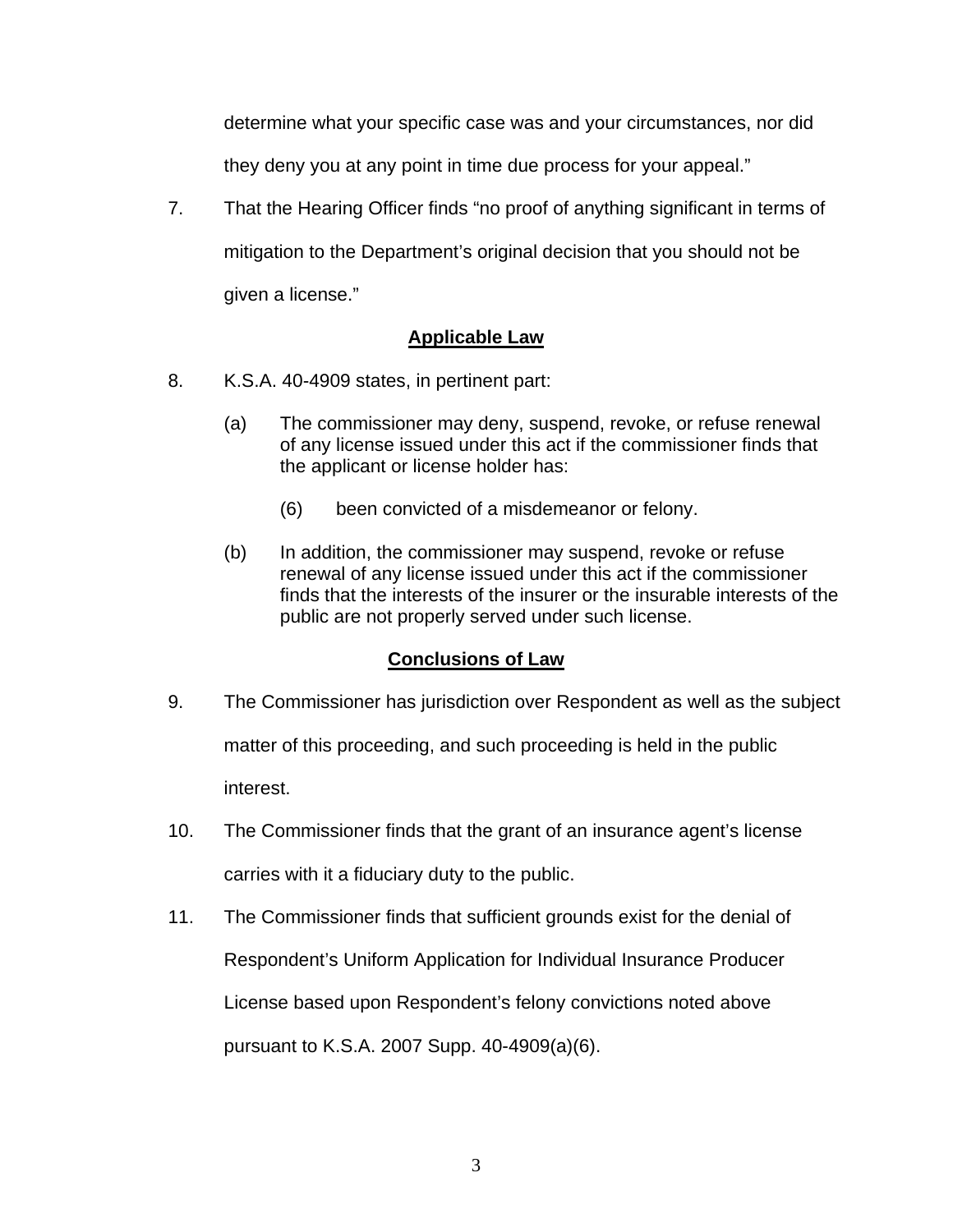- 12. The Commissioner finds, pursuant to K.S.A. 40-4909(b), that the insurable interests of the public are not properly served under Mr. Smith's proposed license.
- 13. The Commissioner finds that the Respondent has not shown any meaningful mitigation in regard to these matters.
- 14. The Commissioner concludes that good cause exists to deny the Respondent's insurance agent's license pursuant to K.S.A. 2007 Supp. 40-4909(a)(6) and (b).

**IT IS THEREFORE ORDERED BY THE COMMISSIONER OF INSURANCE THAT the Kansas nonresident insurance agent's license of James C. Smith is hereby DENIED.** Further, the Respondent is assessed costs in this matter of \$325.80, pursuant to K.S.A. 40-4909(f), including witness fees, mileage allowances, any costs associated with the reproduction of documents that become part of the hearing record, and the expense of making a record of the hearing.

#### **Notice of Final Agency Action and Judicial Review**

 The issuance of this Final Order constitutes final agency action in this matter. Accordingly, all administrative remedies available to the Petitioner are hereby deemed exhausted, and the filing of a petition for reconsideration is not a prerequisite for judicial review.

The Petitioner may, within thirty (30) days of service of this **Final Order**, file a petition for judicial review in the appropriate court, as provided for by K.S.A. 77-613. In the event the Petitioner files a petition for judicial review, the agency officer to be served

4